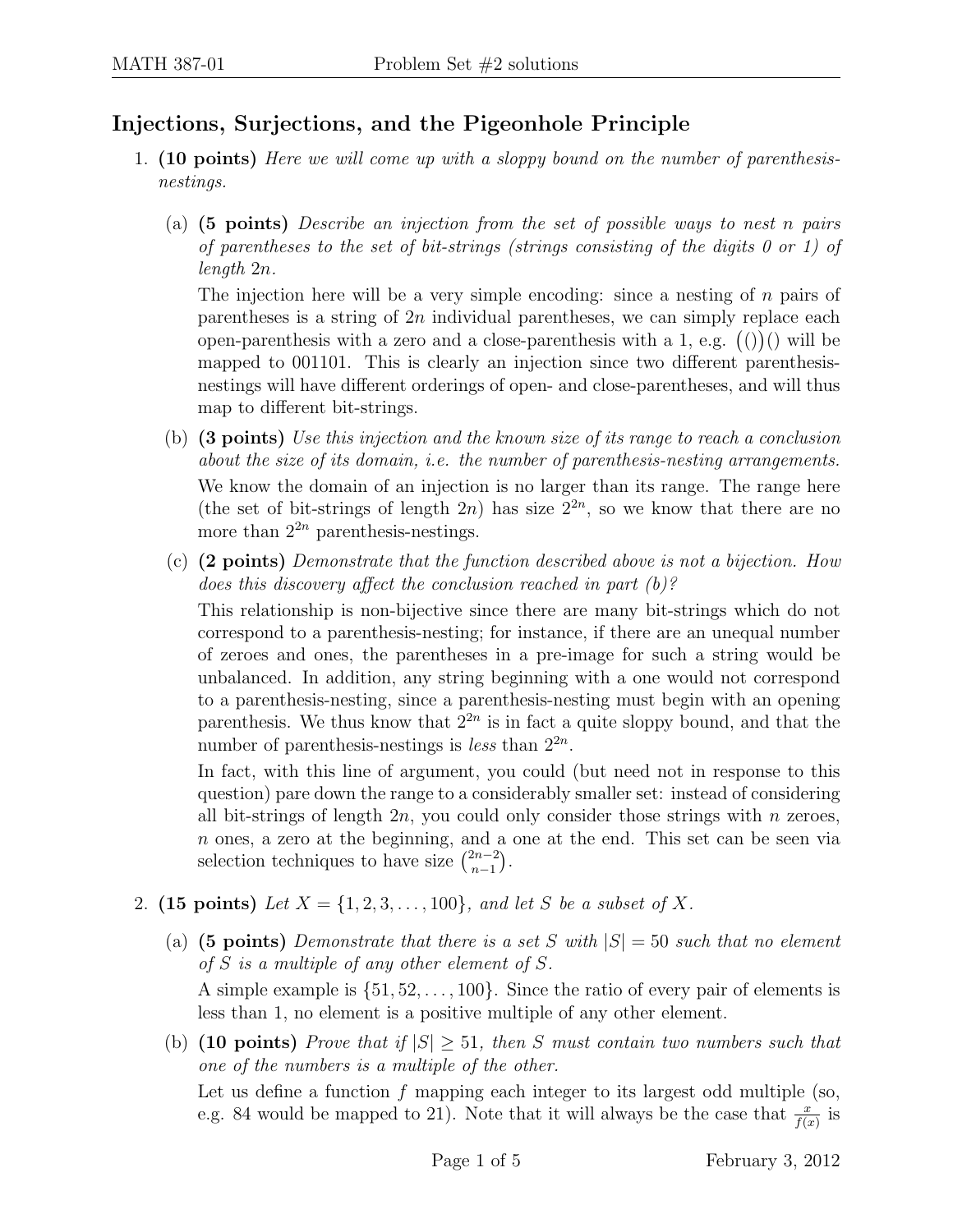a power of 2, since if  $\frac{x}{f(x)}$  had any odd factors larger than 1,  $f(x)$  wouldn't be the largest odd multiple of x. Note that  $f$  maps integers less than or equal to 100 to odd integers less than or equal to 100, of which there are exactly 50. Thus since  $|S| > 50$ , it is the case by the Pigeonhole Principle that  $f: S \to \{1, 3, 5, \ldots, 99\}$ is not injective, so there are two elements x and y of S with the same largest odd multiple r. Since both x and y are powers of 2 times r, one of x or y is a multiple of the other.

3. (10 points) Let S be an unknown set of 6 integers. Prove that it is possible, by adding and subtracting a nontrivial set of distinct elements of S, to get a multiple of 63.

Let us classify subsets of S according to the value of the sum of their terms modulo 63, or alternatively, according to the remainder when this sum is divided by 63 (recall that  $a \equiv b \mod 63$  when  $a - b$  is a multiple of 63). Since S has 6 elements, there are 64 distinct subsets of S; since there are 63 distinct modular congruence classes (or 63 possible remainders from the division), two sets  $A$  and  $B$  have sums that are equivalent modulo 63; thus, the difference of the sums of the terms of  $A$  and the sums of the terms of B is a multiple of 63. Note that if A and B overlap this arithmetic expression may include the same number twice, once added and once subtracted; we may easily fix this expression by simply removing both occurrences without affecting the sum. Since A and B are distinct, at least one of them contains an element not appearing in the other, so the resulting arithmetic expression is nontrivial.

## Basic Counting Techniques

4. (10 points) Show by a casewise argument that the number of ways to put  $n+2$  unlabeled balls into n labeled boxes so that there is at least one ball per box is  $n + \binom{n}{2}$  $\binom{n}{2}$  .

There are very few possible distributions, since the number of balls only slightly exceeds the number of boxes and we are required to put at least one ball in each box. There are in fact only two cases to be addressed: every box except for one could contain a single ball, while the remaining box contains three balls; or every box except for two could contain a single ball, while the remaining boxes each contain two balls. The first case comprehends n different possibilities, since any one of the  $n$  boxes could be selected as containing three balls, while the second case comprehends  $\binom{n}{2}$  $n_2$ ) possibilities, since we select two boxes to be notable in containing two balls. Thus, among both cases, there are a total of  $n + \binom{n}{2}$  $n_2$ ) ways to distribute the balls.

5. (5 point bonus) Using an awareness of which factors are counted by the factorcounting technique seen in class and the text, determine a formula for the sum of the factors of  $p^a q^b$ , where p and q are prime.

As seen in class, a factor of  $p^a q^b$  is determined by its prime factorization  $p^r q^s$ , where r is an integer between 0 and  $\alpha$  inclusive, and  $\beta$  is an integer between 0 and  $\beta$  inclusive; thus we get  $(a + 1)(b + 1)$  possible factors. These factors are fairly easy to list our methodically: they are

$$
p^0q^0, p^0q^1, \ldots, p^0q^b, p^1q^0, p^1q^1, \ldots, p^1q^b, p^2q^0, p^2q^1, \ldots, p^aq^0, p^aq^1, \ldots, p^aq^b
$$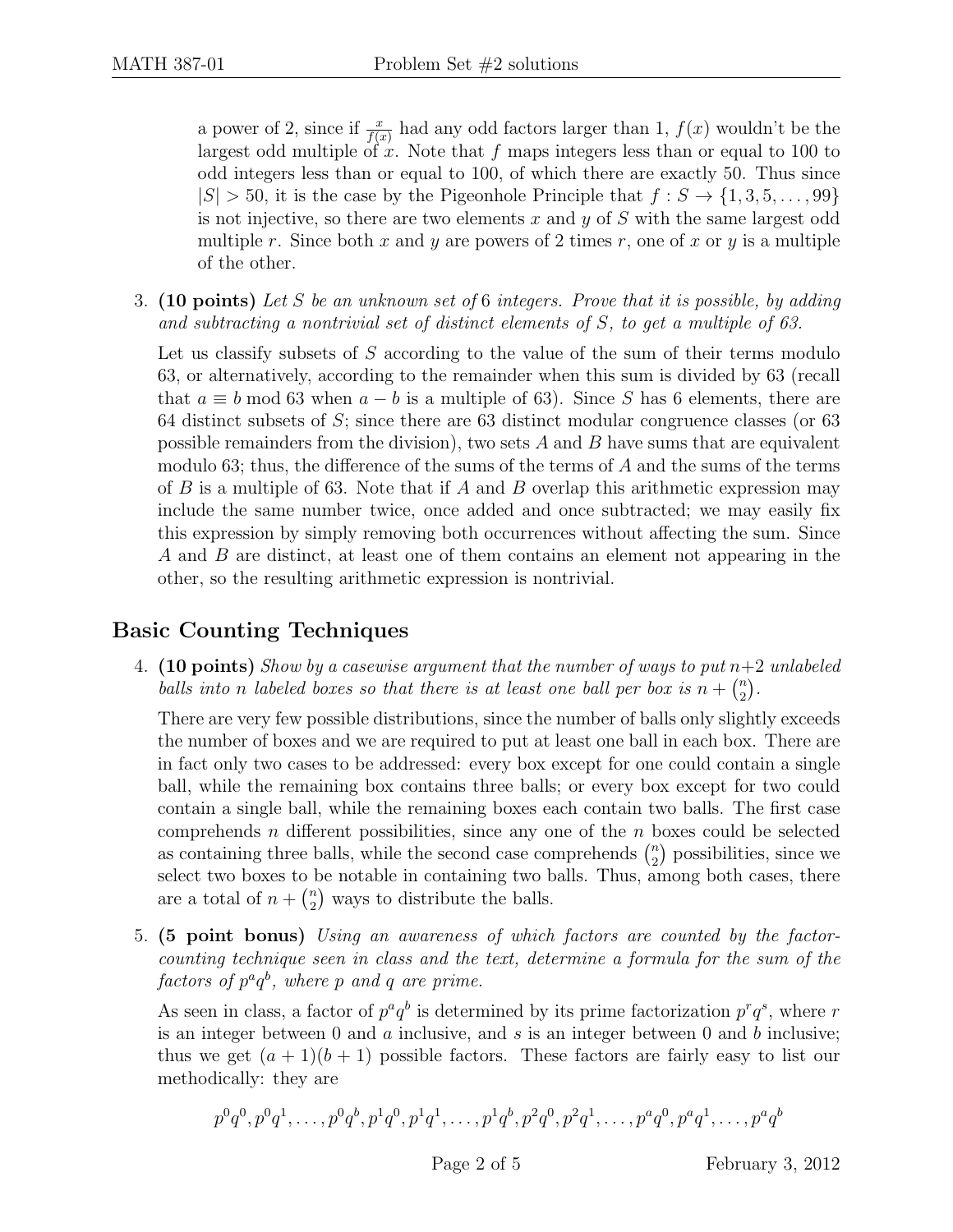And if we were to add them up, we can group them as such and factor out common terms:

$$
(p^{0}q^{0} + p^{0}q^{1} + \dots + p^{0}q^{b}) + (p^{1}q^{0} + p^{1}q^{1} + \dots + p^{1}q^{b}) + \dots + (p^{a}q^{0} + p^{a}q^{1} + \dots + p^{a}q^{b})
$$
  
=  $p^{0}(q^{0} + q^{1} + \dots + q^{b}) + p^{1}(q^{0} + q^{1} + \dots + q^{b}) + \dots + p^{a}(q^{0} + q^{1} + \dots + q^{b})$   
=  $(p^{0} + p^{1} + \dots + p^{a})(q^{0} + q^{1} + \dots + q^{b})$ 

and this is a product of finite geometric series, both of which have simple formulas, so the sum of all the factors of  $p^a q^b$  is  $\frac{p^{a+1}-1}{p-1}$  $p-1$  $q^{b+1}-1$  $\frac{q-1}{q-1}$ .

This argument is easily generalized to show that if a number  $n$  has prime factorization  $p_1^{e_1} p_2^{e_2} \cdots p_r^{e_r}$ , then the sum of its factors is

$$
\frac{(p_1^{e_1+1}-1)(p_2^{e_2+1}-1)\cdots(p_r^{e_r+1}-1)}{(p_1-1)(p_2-1)\cdots(p_r-1)}
$$

## Binomials and combinatorial proof

- 6. (10 points+5 bonus) Below are two combinatorial proofs.
	- (a)  $(10 \text{ points})$  Using combinatorial methods *(i.e. showing both sides count the same* thing), prove that

$$
\sum_{k=0}^{n} \binom{n}{k} k = n2^{n-1}.
$$

We shall consider two different counting methods for the following structure: selection of a single distinguished number from  $\{1, \ldots, n\}$  together with the selection of any subset of  $\{1, \ldots, n\}$  not containing our distinguished number.

One way we can do this is to select our distinguished  $x$  in any of  $n$  different ways, and then select a subset S of  $\{1, \ldots, n\} - \{x\}$  in any of  $2^{n-1}$  different ways. Thus, there are  $n2^{n-1}$  ways to build this structure.

Conversely, we could build this structure by, for a size  $k$ , considering a subset  $A$ of  $\{1, \ldots, n\}$  such that  $|A| = k$ , and then selecting our distinguished x from A, and pairing x with the subset  $S = A - \{x\}$ . For each individual k, there are  $\binom{n}{k}$  $\binom{n}{k}$ choices of  $A$ , and then since  $x$  is chosen from  $A$ , there are  $k$  choices of value for x. Thus, for a specific value of k, this procedure gives us  $\binom{n}{k}$  $\binom{n}{k}$  ways to build this structure. Since  $k$  can take on any value from zero to  $n$ , we add up all cases to get  $\sum_{k=0}^{n} \binom{n}{k}$  $\binom{n}{k}$  ways to build this structure.

Since these two quantities are enumerating the same set, it follows that  $\sum_{k=0}^{n} {n \choose k}$  $\binom{n}{k}k =$  $n2^{n-1}$ .

For your entertainment — although it's not an answer to the question as asked — here's an algebraic proof of the same result using a bit of calculus and the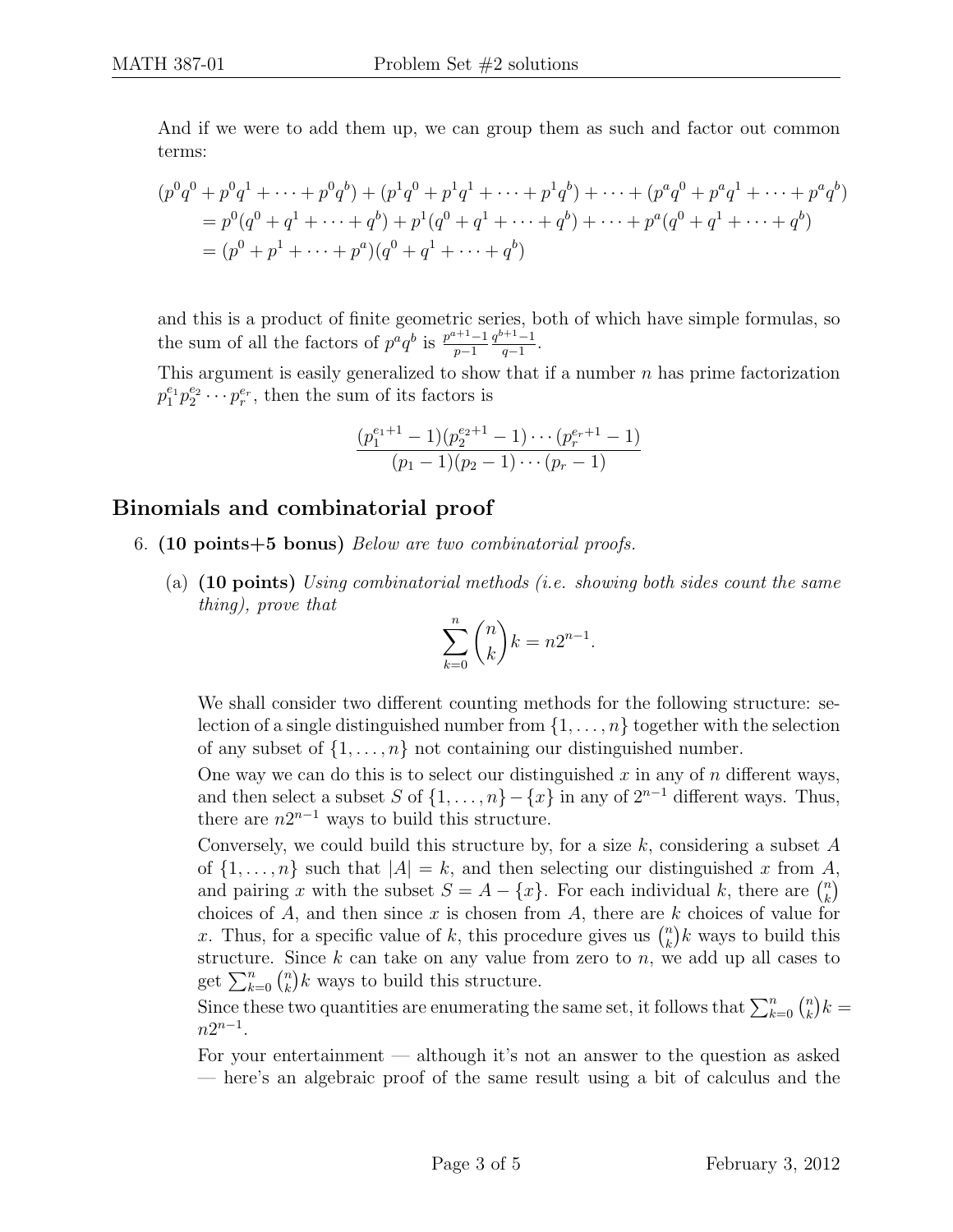binomial theorem:

$$
\sum_{k=0}^{n} \binom{n}{k} k = \sum_{k=0}^{n} \binom{n}{k} k x^{k-1} \Big|_{x=1}
$$

$$
= \sum_{k=0}^{n} \binom{n}{k} \frac{d}{dx} x^{k} \Big|_{x=1}
$$

$$
= \left( \frac{d}{dx} \sum_{k=0}^{n} \binom{n}{k} x^{k} \right) \Big|_{x=1}
$$

$$
= \left( \frac{d}{dx} (1+x)^{n} \right) \Big|_{x=1}
$$

$$
= n(1+x)^{n-1} \Big|_{x=1} = n2^{n-1}
$$

(b) (5 point bonus) Generalize your above result to argue that

$$
\sum_{k=0}^{n} \binom{n}{k} \binom{k}{\ell} = \binom{n}{\ell} 2^{n-\ell}.
$$

We shall consider two different counting methods for the following structure: selection of a set S of  $\ell$  distinguished elements of  $\{1, \ldots, n\}$  together with the selection of any subset T of  $\{1, \ldots, n\}$  disjoint from S.

One way we can do this is to select our set S of  $\ell$  distinguished elements in any of  $\binom{n}{\ell}$  different ways, and then select the subset T of  $\{1,\ldots,n\}$  – S in any of  $2^{n-\ell}$  $\chi_{\ell}$  different ways. Thus, there are  $\binom{n}{\ell}$  $\binom{n}{\ell} 2^{n-\ell}$  ways to build this structure.

Conversely, we could build this structure by, for a size  $k$ , considering a subset A of  $\{1, \ldots, n\}$  such that  $|A| = k$ , and then selecting S as an  $\ell$ -element subset of A, and letting  $T = A - S$ . For each individual k, there are  $\binom{n}{k}$  $\binom{n}{k}$  choices of A, and then since S is the result of choosing  $\ell$  elements of A, from A, there are  $\binom{k}{\ell}$  $\binom{k}{\ell}$  choices of subset S. Thus, for a specific value of k, this procedure gives us  $\binom{n}{k}$  $\binom{n}{k}\binom{k}{\ell}$  ways to build this structure. Since  $k$  can take on any value from zero to  $n$ , we add up all cases to get  $\sum_{k=0}^{n} \binom{n}{k}$  $\binom{n}{k}\binom{k}{\ell}$  ways to build this structure.

Since these two quantities are enumerating the same set, it follows that  $\sum_{k=0}^{n} {n \choose k}$  $\binom{n}{k}\binom{k}{\ell} =$  $\binom{n}{\ell}$  $\binom{n}{\ell} 2^{n-\ell}$ .

An algebraic proof of this result is possible but quite ugly. It is similar in spirit to the algebraic proof given for part (a) but uses the fact that  $\binom{k}{k}$  $\binom{k}{\ell} x^{k-\ell} = \frac{1}{\ell!}$  $\ell!$  $\frac{d^{\overline{\ell}}}{dx^{\ell}}x^k.$ 

7. (5 points) Find the number of ways to walk from the lower left corner of the following grid to the upper right corner with sequences of "up" and "right" moves: